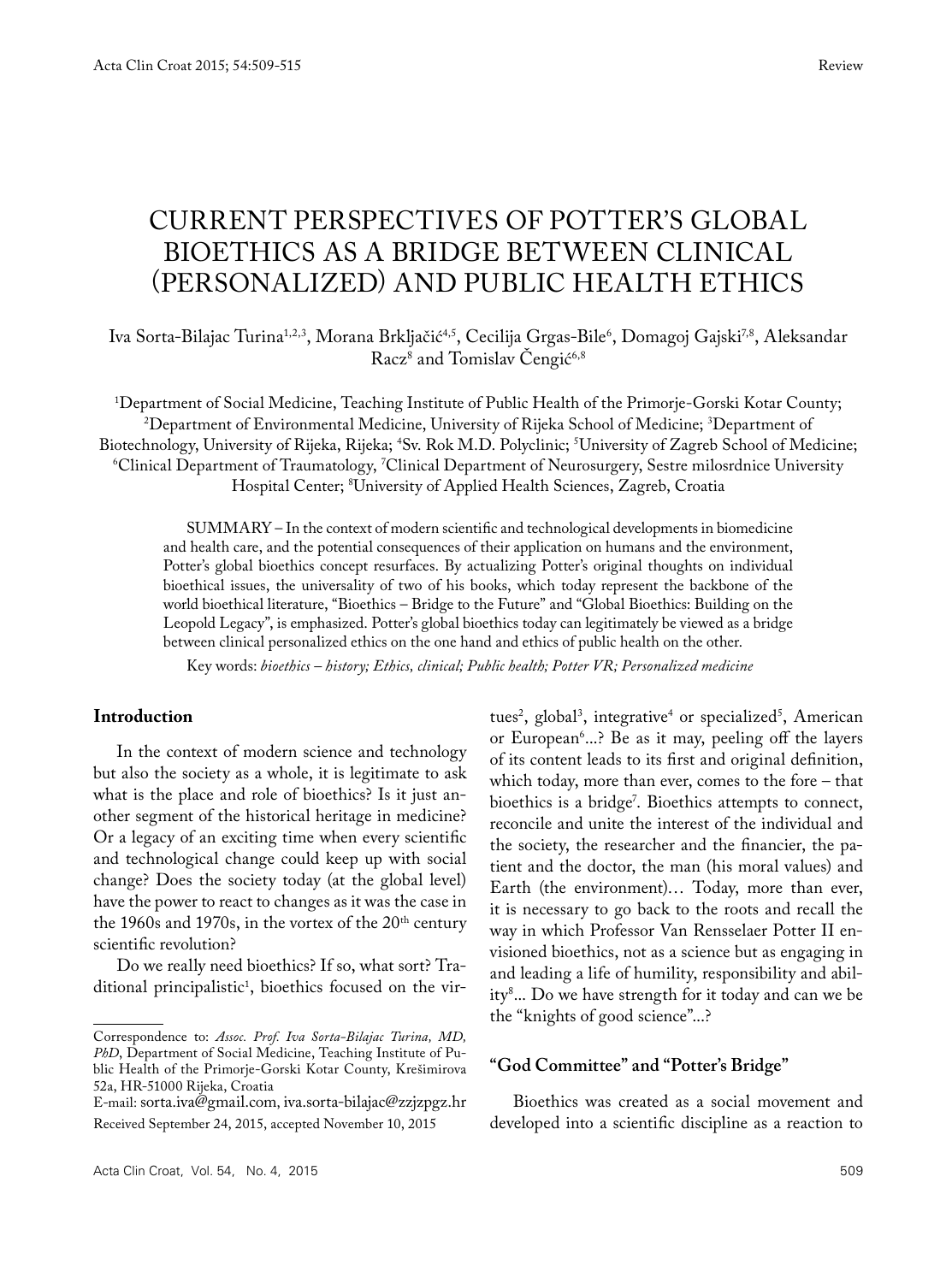the great scientific and technological achievements in medicine. Historians of bioethics usually refer to it when analyzing major bioethical scandals (the Tuskegee Syphilis Study, Willowbrook, etc.)<sup>9</sup>, but it is necessary to recall the story of the "God Committee"9-11. It shows that science without humanity is powerless and that professionalism without ethics is insufficient.

In 1961, thanks to Belding H. Scribner (1921-2003), the "father" of kidney dialysis, John Myers, the first patient to be sent to dialysis, was hospitalized in the University Hospital in Seattle. At the time, the capacities of the Center for Dialysis could receive up to five patients a year, while the needs were thousands of times higher. The problem of the selection of patients emerged, and the selection in reality meant life or death. The so called "3who" question was raised, i.e. who would live, who would die, and who would make that decision? Under the given circumstances, the idea emerged of establishing a multidisciplinary body that patients themselves, candidates for dialysis, termed the "God Committee" due to the nature of decisions it made. The committee consisted of nine members: banker, priest, lawyer, state official, trade unionist, housewife, and a three-member medical board. The selection criteria were age, gender, social status, income, property, emotional stability, education, employment, previous contribution to the community, expected perspectives, recommendations, etc. The choice literally represented life, non-selection of death $9-11$ . This is one of many examples how clinical ethical dilemmas represent clinical problems where all potential solutions might require violation of some moral rule<sup>12</sup>.

The New York Times published a brief information on the committee which decided in the Center for Dialysis of the University Hospital in Seattle which of the patients would be dialyzed, i.e. which of the patients would live and which would die. Life's journalist Shana Alexander (1925-2005) read this line in the newspaper and decided to write a story about the so-called "God Committee". She moved from New York to Seattle where she stayed for six months, and wrote the article "They Decide Who Lives, Who Dies: Medical Miracle Puts a Moral Burden on a Small Committee", whose publication date in Life magazine, on November 9, 1962, is according to some of the world's leading bioethicists considered as the beginning of bioethical history<sup>13</sup>.

The article provoked strong public reaction and a lot of harsh criticism. A heated bioethical debate was raised about the issue of justice in the use of medical technology and ethical implications of decision on its availability to individual patients. This moment represents the beginning of the interest and public informing about topics of bioethical content, especially in medicine, for fear of possible abuses. It is precisely the "social commotion" that led to the raising of bioethical topics to the academic level: scientific and technical literature began to be written, events and conferences were organized, centers were established, institutes and courses were proposed, etc.<sup>14</sup>.

As public reaction to these great scientific and technological advances, which would since then mark every moment of the future of medicine, i.e. from today's perspective, contemporary medicine, there appeared a paradox: a never greater faith in progress – techno-optimism*,* and a never greater fear of its consequences – techno-pessimism. That same year, when the first "artificial kidney" was activated, on the other side of the United States, this time not a journalist but a scientist was tortured by this very question: are we allowed to do all we are capable of, and where are the limits of action<sup>8</sup>?

Van Rensselaer Potter II was invited to speak as a former student at the South Dakota State University in 1962, when the centenary of the inauguration ceremony for the grant allocation system was celebrated (in 1862 Abraham Lincoln signed the Morrill Act, and the University was one of the Land Grant Colleges – colleges established on granted land)<sup>8,15,16</sup>. Potter was invited as one of the leading researchers in the field of oncology. At that point, he had been developing for over 20 years the methods to determine the amount of different enzymes in rat liver transplant tumors arising from about 40 different primary tumors induced by certain chemicals added to the food of rats. He expressed his idea of a halted differentiation through the hypothesis: "Oncogenesis is a blocked ontogenesis"17- 21. Also, he was involved in two projects during World War II and the Korean War, i.e. research of irreversible shock and adaptation to high altitudes.

For some reason, at this meeting he decided to talk about something completely different, something that was on his mind for a while, but what he had never publicly verbalized before. What worried him at the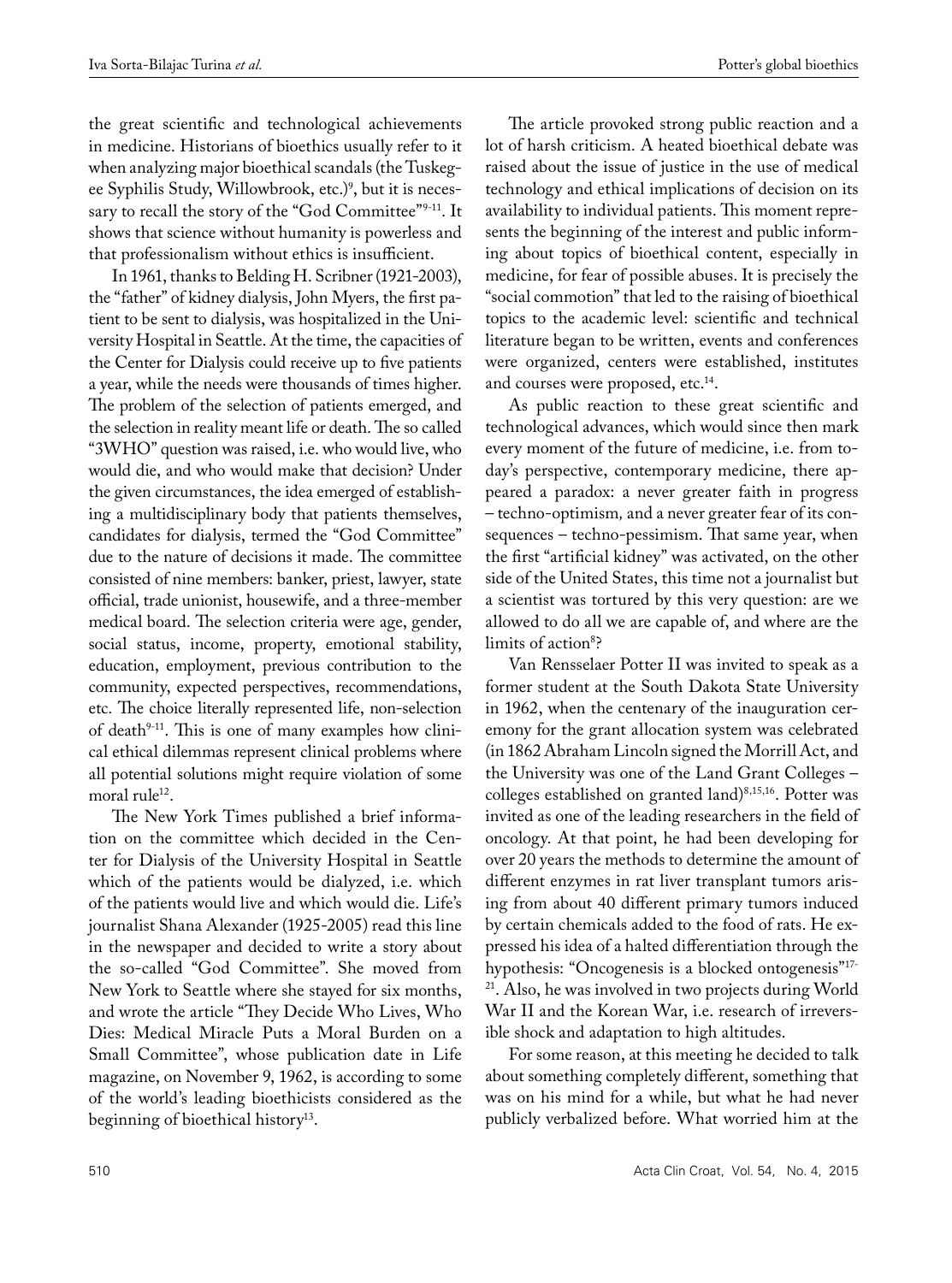time was the question of progress and in which direction all that materialistic scientific and technological progress was leading the Western culture. He set his mind to something that for him, according to his own words, had become the purpose of bioethics: "the attempt to answer the question facing humanity – what kind of future awaits us and do we have a choice? This is how bioethics became a concept that demanded a discipline that would lead the humanity and form a bridge to the future"15,16.

Indeed, it all started with a lecture from 1962 whose aim was to point to socially contradictory ideas about progress. The title of the lecture was: "Bridge to the Future: The Concept of Human Progress". The metaphor of a "bridge to the future" had been used nine years before the word bioethics was created and defined $8,15,16$ .

## **Potter's Bioethics**

Van Rensselaer Potter II was born in 1911 in South Dakota, and received his degree in chemistry and biology in 1933. He devoted himself to the study of cancer and spent most of his scientific career at the University of Wisconsin in Madison as a Professor of Oncology. He was president of the American Association for Cancer Research, and was member of several national and international scientific institutions, including the American Academy of Arts and Sciences. He retired in 1982 as Professor Emeritus of Oncology, but focused in the following years exclusively on bioethics and the improvement of his ideas from 1971. He founded, among other things, the Global Bioethics Network. He died in 200125.

In 1970, he wrote the article "Bioethics, the Science of Survival", which he published in the journal Perspective Biology and Medicine. Here he used the term bioethics for the first time, coined from two words of Greek origin: *bios* = biological knowledge that expands and *ethikos* = system of human values<sup>26</sup>. A year later, he published the book "Bioethics – Bridge to the Future". He used the term "bridge" as a symbol for a new scientific discipline, which would represent a link between natural sciences and humanities, as well as between biological science and ethics7 . Professor Luka Tomašević has best described the importance of this book in the preface to the Croatian edition: "This book by V.R. Potter II is one of the most important and best-known books written in the last century. As he was writing it, the author probably was not aware that he was writing a book that would be the beginning of something new, i.e. of a new science: bioethics"27. With this book and numerous lectures held during 1975, Potter warned that "the moral problem arises because medical science has achieved partial success in organ maintenance without person maintenance..." He believed that at present time, medical ethicists have to go beyond "monitoring technological resources for the privileged"15,16. Therefore, he was searching for a broader context.

Potter's view of "global bioethics", an idea that nowadays could be explained by the concept of "sustainable development" (although still too narrow to encompass Potter's entire idea), has become more relevant than ever. Therefore, it is reasonable and important to remember him here, primarily through his own thoughts from 1998: "The original theory of bioethics was the idea that long-term survival of the human race in a decent and sustainable civilization requires developing and maintaining an ethical system. Such a system is "global bioethics", based on the deliberations and conclusions imposed by empirical findings from all sciences, but especially from biological knowledge... This proposed ethical system forms even today the core of the "bioethical bridge" with its expansion into "global bioethics", in which the bridging function requires connection of medical ethics and the environment at the global level so as to preserve human survival"<sup>15,16</sup>.

By finding a foothold in the legacy of professor Aldo Leopold, who advocated the "Earth ethics", warning of the impending environmental crisis, looking at it as a "failure to carry out further economic activities on the ethical basis"28, Potter developed the concept of "environmental ethics". Inspired by Leopold's theses, in 1988 Potter wrote a new book, "Global Bioethics: Building on the Leopold Legacy", in which he proposed a definition of global bioethics as a "biology combined with diverse humanistic knowledge forging a science that sets a system of medical and environ-

<sup>\*</sup> The so-called "European bioethical school" should also be noted, i.e. development of the idea that the word and concept "bioethics" has in fact European roots. It emerged from the pen of Fritz Jahr, who used it in 1927 in the journal Cosmos describing "an overview of ethical relationships of man to animals and plants"22-24.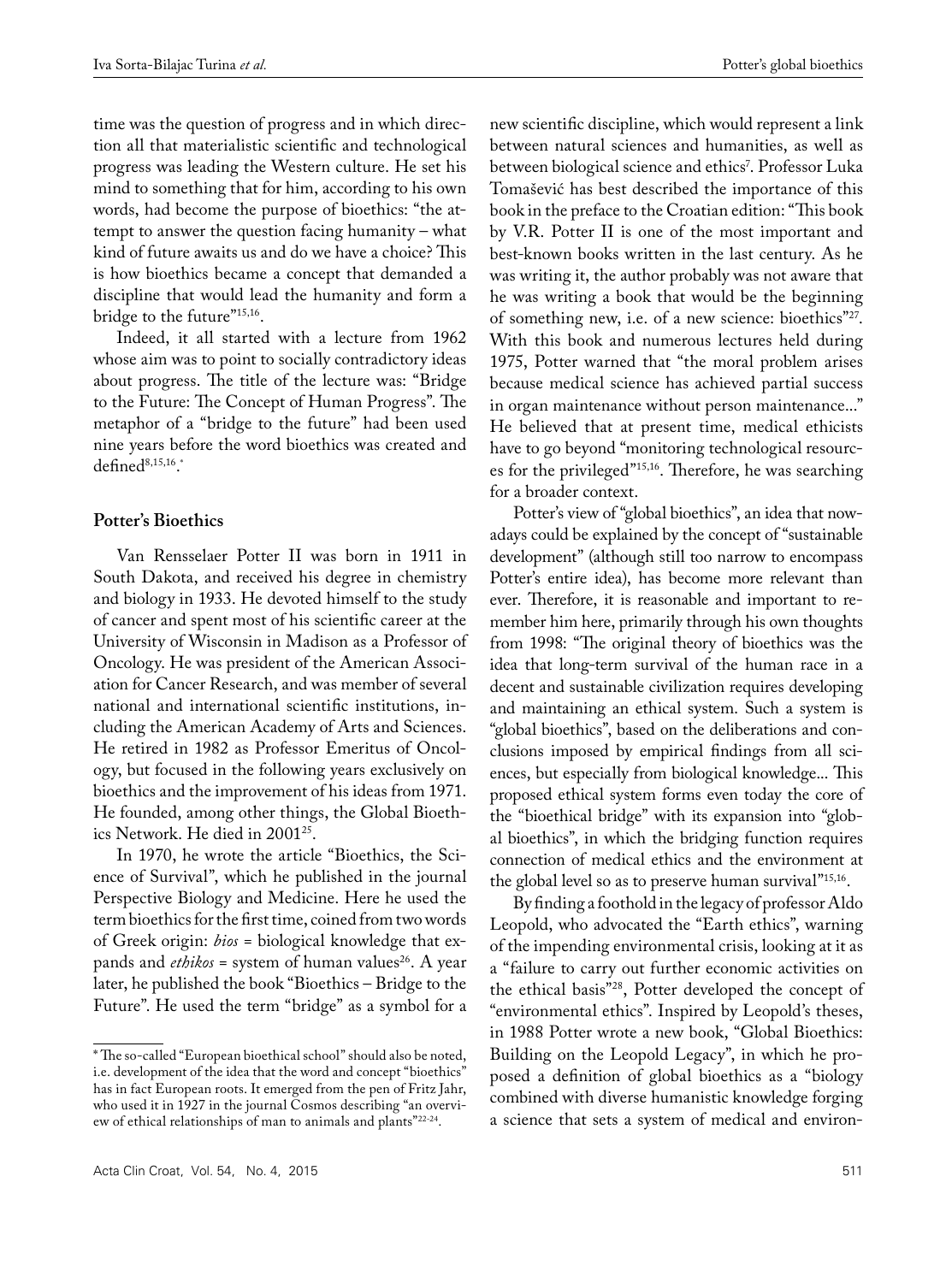mental priorities for acceptable survival"<sup>29</sup>. Here also, like a common thread, he set out a vision of bioethics as a bridge between natural and human sciences in the service of achieving health for people all over the world and environmental protection. "... In fact, I have since 1970 lobbied for a "bridge bioethics", which was the vision of connecting "two cultures" – natural and human sciences, or more precisely, biological knowledge and ethics (bio-ethics), believing that in this way a bridge to the future should be built. (The word "bridge" is a metaphor for the intention to encourage the survival of humankind and the intention to link science and philosophy). But as we enter the 21<sup>st</sup> century and the third millennium, "bridge bioethics" is required to deal with not only the "two cultures", but also with a host of ethical branches... Today, after six decades of experience, I am arguing that "global bioethics", as well as new scientific ethics, is necessary for long-term survival of humankind..."15,16.

# **Personalized Medicine and Public Health Ethics**

"Medical ethics, which is now being practiced under the name of bioethics, is a short-term tactic; in fact it is a clinical ethics, which deals with dilemmas faced by doctors, their patients and those who care for patients. Global bioethics, in turn, calls upon medical ethicists to consider the basic meaning of bioethics and to expand their thinking and actions to global public health problems. Medical ethicists are obliged to consider not only the everyday clinical decisions, but also long-term consequences of action they recommend, or fail to consider. Restructured medical ethics would be associated with the long-term environmental ethics and its short-term guidelines, and would connect with it forming thereby the second phase of "bridge bioethics", i.e. "global bioethics", a system whose task is to define and develop an ethics for sustainable longterm survival of humankind"15,16.

It is simply bewildering how current Potter's global bioethics is, especially if placed in the new focus of bioethical interest, and that is the ethics of public health, which is yet in its developmental stage, although the biggest bioethical "scandals" are decades old and belong precisely to the context of public health.

When thinking about current events and perspectives of public health ethics, we cannot bypass the idea

of "personalized medicine", which in itself basically represents the closest presentation of clinical (bio)ethics – medicine and its ethics aimed at the individual30. When opposing the idea of such "personalized bioethics" to Potter's (almost public health) idea of "global bioethics" as a "global survival"31, Donna L. Dickenson must be emphasized as the greatest contemporary critic of "ME-medicine".\*\* In her "critique of personalized medicine", Dickenson, in fact, considered one of the fundamental problems faced by Potter's (public health) global bioethics, which is the relationship between private and public, i.e. personal and social, whose denominator is the reallocation of resources in the health sector. Personalized medicine is the kind of treatment adapted to each patient, i.e. precisely this treatment customized precisely for this patient, precisely for this disease and right now, while public health is a set of activities which would enable reaching the highest possible level of health for every individual, every citizen<sup>30,33</sup>. Today, both colloquially and in "serious" literature, two popular names for these two approaches are pointed out, i.e. "ME medicine" or "WE medicine", which were popularized by Dickenson. She drew particular attention in 2013 with the release of the book "ME Medicine *vs*. WE Medicine: Reclaiming Technology for the Common Good"34. In the book and in other recent works, as well as in numerous appearances in interviews, blog posts, etc., Dickenson indicates fundamental differences between ME and WE medicine, which is why they "must" stand in conflict:

- in the center of observation of  $ME$  medicine is the individual as the user of the health care system, as well as his right to an (informed) choice of the most optimal form of health care, and based on the bioethical principle of autonomy;
- on the other side is the public health approach that focuses on the individual as a member of the (narrower or wider) community, which consists of the society at the national, regional, European, global level; therefore the bioethical framework of obser-

<sup>\*\*</sup> Dickenson is well known by those bioethicists who have, for example, dealt with the analysis of the three fundamental, starting concepts of the European bioethics, which are defined as deontological, liberal and model of social welfare. Her work may help in understanding the way in which medical-ethical decisions are made in everyday communication of health professionals and patients in certain socio-cultural and economic contexts<sup>32</sup>.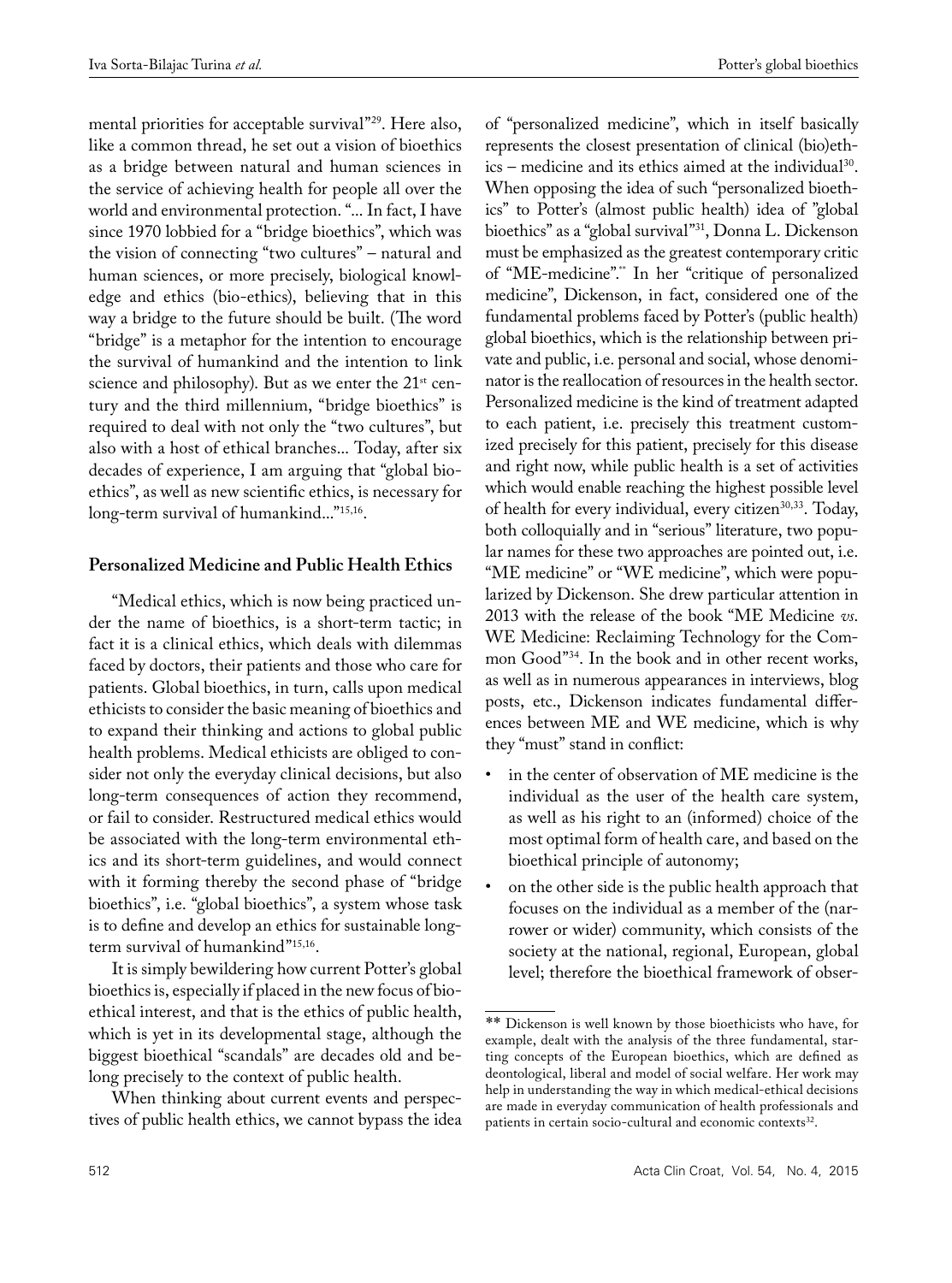vation is based on the principles of justice (i.e. on social equality before the health care system), and beneficence that, in the context of public health, is redefined through the concept of social wellbeing $34-37$ .

The key problem or concern is articulated precisely through the philosophy of personalized medicine, which is according to Dickenson in diametrical opposition to the philosophy and the vision of public health: redistribution of resources at the expense of financing preventive public health interventions at the global level. Thereby the question of (pre)conditions is raised regarding the application of the existing, current technology, and the legitimacy of the need to invest in new technologies. Dickenson believes that special attention should be paid to understanding the social/societal and economic context. Striking a balance between the individual and the general-social well-being in health care has become a key issue<sup>35,36</sup>!

Potter clearly articulates how today (medical, clinical, public health) ethicists "must cooperate with social ethicists and require health care measures for the downtrodden in their home countries and in developing countries, where poverty is linked to AIDS, malaria, parasitic diseases and tuberculosis..."15,16. And precisely in this attempt to consolidate, on the one hand, the idea of a personalized medicine, which is encamped in translational medicine ("from bench to bedside")38, where expensive cures are created for "the chosen ones" (the issue here is what are the criteria and are there any acceptable criteria) with the idea of a social well-being, we once again reach to bioethics as a bridge between these, at first glance, opposing ideas. Precisely global bioethics, governed by the idea of health care equity, provides a context for the so called "socialization" of personalized medicine, i.e. approaching the philosophy of "personalized medicine for public benefit"... One can therefore say that personalized medicine, as seen by the European Science Foundation, is very "Potter-like" globally oriented because it stands for:

adapting health care systems to individual differences of their users, as much as possible, and at all levels of the process (from prevention to diagnosis and treatment to various follow-up procedures);

- a pro-active and preventive approach to health and (social) welfare of all (European) citizens; and
- • profound implications above and beyond the health care system (social reactions!)<sup>39</sup>.

In fact, any attempt to redefine the approach to and the understanding of the health care system, by its definition, affects the entire society<sup>39</sup>. Global bioethics as a framework therefore provides that the idea of personalized medicine appears in the position of public health ethics, with the aim that the apposition of "personalized" or "public" becomes irrelevant and in order for that which is important to be highlighted. And that is the right to preserve health, i.e. to use Potter's definition of the right to "an acceptable survival" (in the context of the overall ecosystem – global survival)<sup>31</sup>!

## **Instead of a Conclusion**

In 1998, Potter said: "As I am entering the dusk of my life, I feel that bioethics has reached the threshold of a new time that goes beyond anything I could have imagined and developed. By entering the era of the third millennium, we are becoming increasingly aware of the dilemma that places before us an exponential increase in knowledge without an increase in the wisdom required to manage it<sup>"15,16</sup>.

Let us recall that V.R. Potter II always viewed bioethics as a new discipline, a "new medical ethics" which would combine knowledge and deliberation, a dynamic approach to ongoing search of the human race for wisdom, i.e. knowledge on how to use knowledge for human survival and improvement of the quality of life.

Bioethics is the science about the use of science. It is the ethical supervisor of science. Without such a supervisor, science can escape human control and become "dangerous knowledge". Bioethics should, therefore, represent a new scientific ethics that connects humility, responsibility and ability; a science which is interdisciplinary, cross-cultural and global, and that exalts the meaning of humanity. It perceives the man's well-being in the context of respect for nature, and as such should become a kind of a "science of survival"8,15,16,40.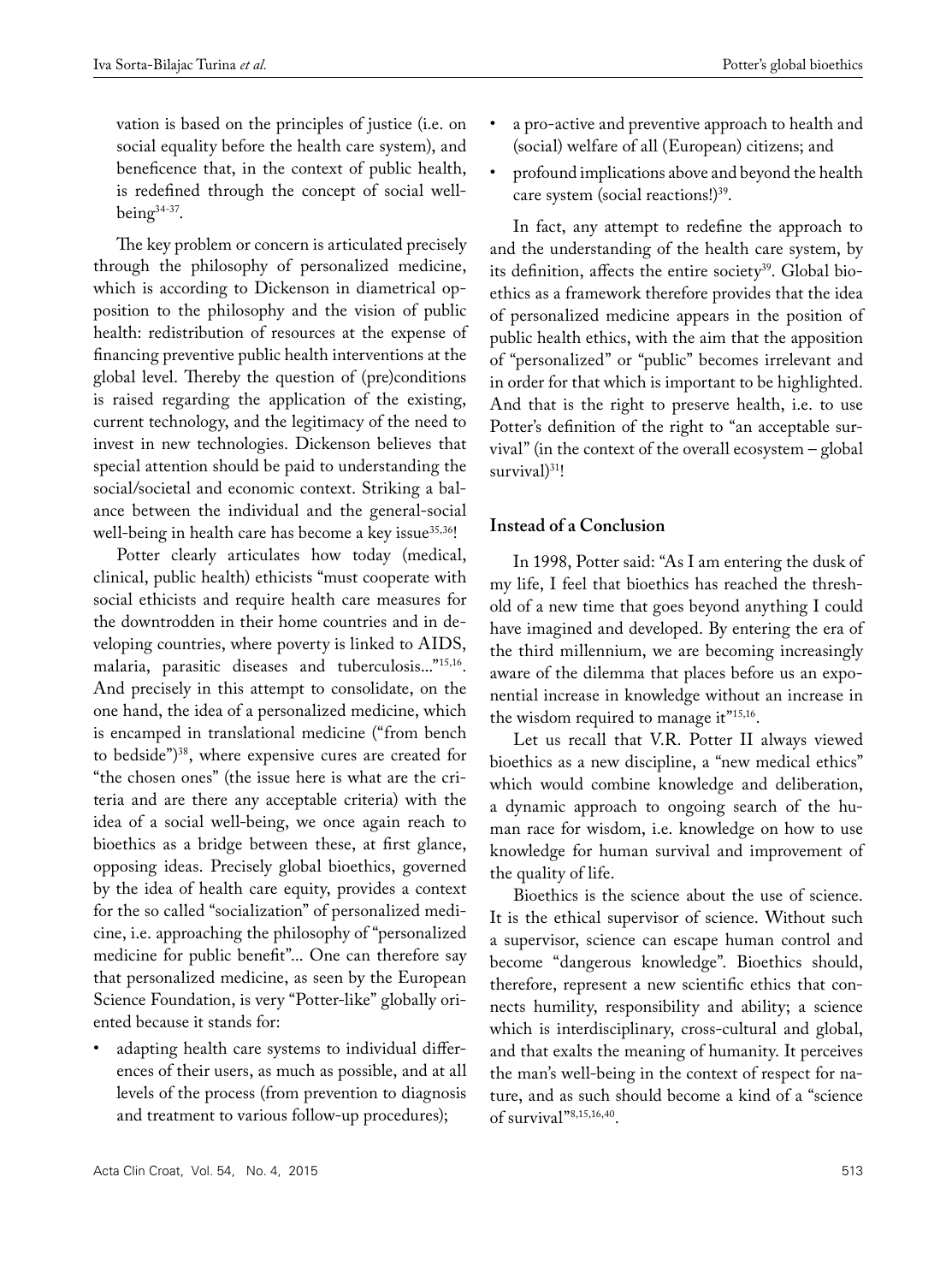# **References**

- 1. Beauchamp TL, Childress JF. Principles of Biomedical Ethics. 5th ed. New York: Oxford University Press; 2001.
- 2. Sorta-Bilajac I, Ostojić S. Back to basics: is there a place for virtue-ethics-approach in genetic counseling? 5<sup>th</sup> International Conference on Clinical Ethics and Consultation: Bioethics & Ethics Consultation in a Diversified World. Book of Abstracts. Taichung-Taipei, Taiwan, 2009 Mar 09-11:53-4.
- 3. Fox MW. Bringing Life to Ethics. Global Bioethics for a Humane Society. New York: State University of New York Press; 2000.
- 4. Čović A, Gosić N, Tomašević L, editors. Od nove medicinske etike do integrativne bioetike. Posvećeno Ivanu Šegoti povodom 70. rođendana. Zagreb: Pergamena/Hrvatsko bioetičko društvo; 2009. (in Croatian)
- 5. Callahan D. Bioethics. In: Post SG, editor. Encyclopedia of Bioethics. 3rd ed. New York: Macmillan Reference USA; 2004. p. 278-87.
- 6. Muzur A. Europska i američka bioetika: ima li mjesta za obje? Filozofia 2011;10(31):9-18. (in Croatian)
- 7. Potter VR. Bioethics: Bridge to the Future. New Jersey: Prentice-Hall, Englewood Cliffs; 1971.
- 8. Šegota I. Bioetički svesci br. 6: Van Rensselaer Potter II: "otac" bioetike. Rijeka: Department of Humanities, School of Medicine, University of Rijeka; 1999. (in Croatian)
- 9. Šegota I. Pogovor Etički komiteti i bioetika. In: Craig P, Middleton CL, O'Connell LJ. Etički komiteti. Zagreb: Pergamena; 1998. p. 153-96. (in Croatian)
- 10. Ross JW. History of the Bioethics Movement. Handbook for Hospital Ethics Committees. Chicago: American Hospital Publishing, Inc; 1986. p. 3-8.
- 11. Sorta-Bilajac I. Bioetičke konzultacije. Medicina 2008;44(2): 135-45. (in Croatian)
- 12. Josipović-Jelić  $\check{Z}$ , Šoljan I. Clinical ethics dilemmas in theory and practice. Acta Clin Croat 2007;46:325-30.
- 13. Jonsen AR. The birth of bioethics. Hastings Cent. Rep. 1993;23(6):S1-S4.
- 14. Šegota I. Nova medicinska etika (bioetika). Rijeka, Department of Humanities, School of Medicine, University of Rijeka; 1994. (in Croatian)
- 15. Šegota I. Bioetički svesci br. 9: Interviewi. Rijeka: Department of Humanities, School of Medicine, University of Rijeka; 1999. (in Croatian)
- 16. Šegota I. Ekskluzivni interview: Van Rensselaer Potter, američki kancerolog i "otac" bioetike: Bioetika – most koji traži cestu. Novi list, 1999 Apr 06. (in Croatian)
- 17. Potter VR. Studies on the reactions of the Krebs citric acid cycle in tumor, with homogenates, slices, and *in vivo* technics. Cancer Res. 1951;11:565-70.
- 18. Schneider WC, Potter VR. Biocatalysts in cancer tissue III. Succinic dehydrogenase and cytochrome oxidase. Cancer Res. 1943;3:353-7.
- 19. Potter VR, Schnexder WC. Studies on the mechanism of hydrogen transport in animal tissues. V. Dilution effects in the succinoxidase system. J Biol Chem. 1942;142:543-55.
- 20. Potter VR. Studies on the mechanism of hydrogen transport in animal tissues. IV. The succinoxidase system. J Biol Chem. 1941;141:775-87.
- 21. Potter VR, Elvehjem CA. A modified method for the study of tissue oxidations. J Biol Chem. 1936;114:495-504.
- 22. Jahr F. Bio-Ethik. Eine Umschau über die ethischen Beziehungen des Menschen zu Tier und Pflanze. Kosmos. Handweiser für Naturfreunde 1927;24(1):2-4. (in German)
- 23. Sass H-M. European roots of bioethics: Fritz Jahr's 1927 definition and vision of bioethics. In: Čović A, Gosić N, Tomašević L, editors. Od nove medicinske etike do integrativne bioetike. Posvećeno Ivanu Šegoti povodom 70. rođendana. Zagreb: Pergamena/Hrvatsko bioetičko društvo; 2009. p. 19-31.
- 24. Rinčić I, Muzur A. Fritz Jahr i rađanje europske bioetike*.*  Zagreb: Pergamena; 2012. (in Croatian)
- 25. Sorta-Bilajac I. Pogovor. In: Šegota I, editor. Van Rensselaer Potter: Bioetika – most prema budućnosti. Rijeka: Department of Humanities, School of Medicine, University of Rijeka; Croatian Society for Clinical Bioethics; Croatian Bioethical Society; International Association for Clinical Bioethics; 2007. p. 251-69. (in Croatian)
- 26. Potter VR. Bioethics: the science of survival. Persp Biol Med. 1970;14:127-53.
- 27. Tomašević L. Predgovor hrvatskom izdanju. In: Šegota I, editor. Van Rensselaer Potter: Bioetika – most prema budućnosti. Rijeka: Department of Humanities, School of Medicine, University of Rijeka; Croatian Society for Clinical Bioethics; Croatian Bioethical Society; International Association for Clinical Bioethics; 2007. p. 11-20. (in Croatian)
- 28. Leopold A. A Sand County Almanac with Other Essays on Conservation from Round River. New York: Oxford University Press; 1949.
- 29. Potter VR. Global Bioethics: Building on the Leopold Legacy. East Lansing: Michigan State University Press; 1988.
- 30. Public Health Department. Center for Public Health Genomics. Dr Andrija Štampar Teaching Institute of Public Health [Internet]. Personalizirana i prediktivna medicina. [cited 2015 Apr 24]. Available from: http://www.stampar. hr/lgs.axd?t=16&id=1685. (in Croatian)
- 31. Potter VR, Potter L. Global bioethics: converting sustainable development to global survival. Global Bioethics. 2001;14(4):9-17.
- 32. Dickenson DL. Cross-cultural issues in European bioethics. Bioethics. 1999;13(3/4):249-55.
- 33. Kass NE. An ethics framework for public health. Am J Public Health. 2001;11:1176-82.
- 34. Dickenson DL. ME Medicine *vs*. WE Medicine: Reclaiming Technology for the Common Good. New York: Columbia University Press; 2013.